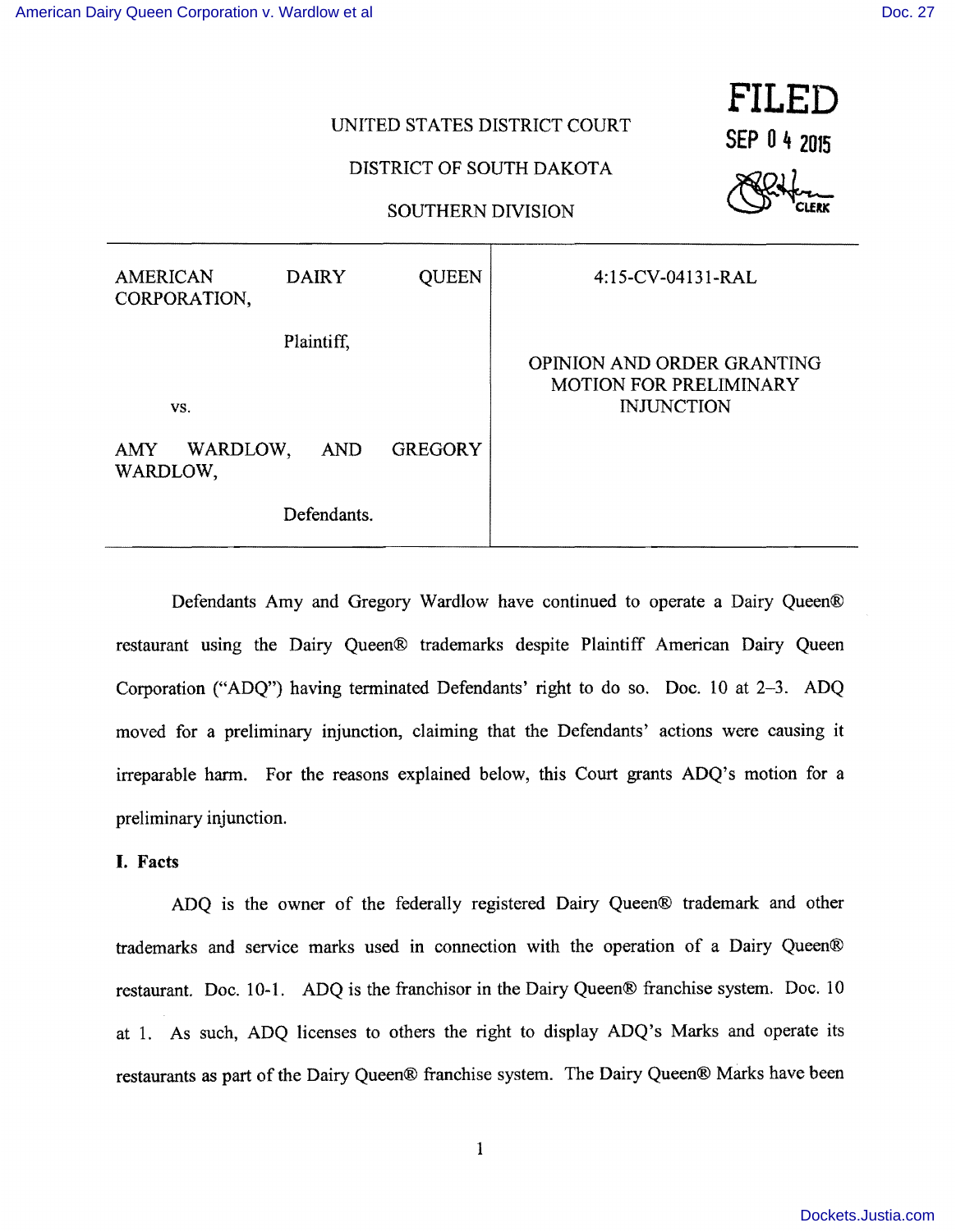used in connection with the sale of soft serve, frozen, and semi-frozen dairy products, frozen and semi-frozen products, cooked food products, and other products and services throughout the United States. Doc. 10 at 1. ADQ and its related companies have invested millions of dollars in the advertisement and promotion of goods and services sold under the Dairy Queen® Marks. Doc. 10 at 1.

Effective May 14, 2001, the Wardlows accepted assignment of a Dairy Queen® Operating Agreement dated November 9, 1995 ("Operating Agreement"). Doc. 10 at 2; Doc. 10- 2. Defendants' Operating Agreement granted them the license and right to display the Dairy Queen® Marks at their restaurant and identify that restaurant as part of the Dairy Queen® franchise system. The agreement made clear, however, that the Dairy Queen® Marks belong solely to ADQ and that Defendants had received only a limited license to display those Marks. Pursuant to Article 3(A) of the Operating Agreement, Defendants agreed that ADQ is the exclusive owner of the Marks.<sup>1</sup> Doc. 10-2 at 5-6. Defendants further agreed that they had the right to display the Marks only in a manner approved by ADQ.

In return for the right to display ADQ's Marks and participate in the Dairy Queen® franchise system, the Wardlows agreed to pay certain fees to ADQ. Specifically, Article 9 ofthe Operating Agreement required Defendants to pay ADQ a monthly license fee equal to 4% of their monthly gross sales, as well as a separate sales promotion fee. Doc. 102 at 16. Those fees, along with required monthly reports showing Defendants' gross sales, were due to ADQ by the tenth day of each month for the previous month's sales. Doc.  $10$  at  $16-19$ . The Operating Agreement made clear that failure to submit those reports or pay the amounts owed on a timely

 $<sup>1</sup>$  The Operating Agreement was originally signed by Minnehaha Dairy Queen, Inc., who served</sup> as ADQ's territory operator in the state of South Dakota under a separate territory agreement with ADQ. Minnehaha Dairy Queen, Inc. assigned its interest in the Operating Agreement to ADQ in October 2006, pursuant to Article  $11(G)$  of the Operating Agreement. Doc. 10 at 1-2.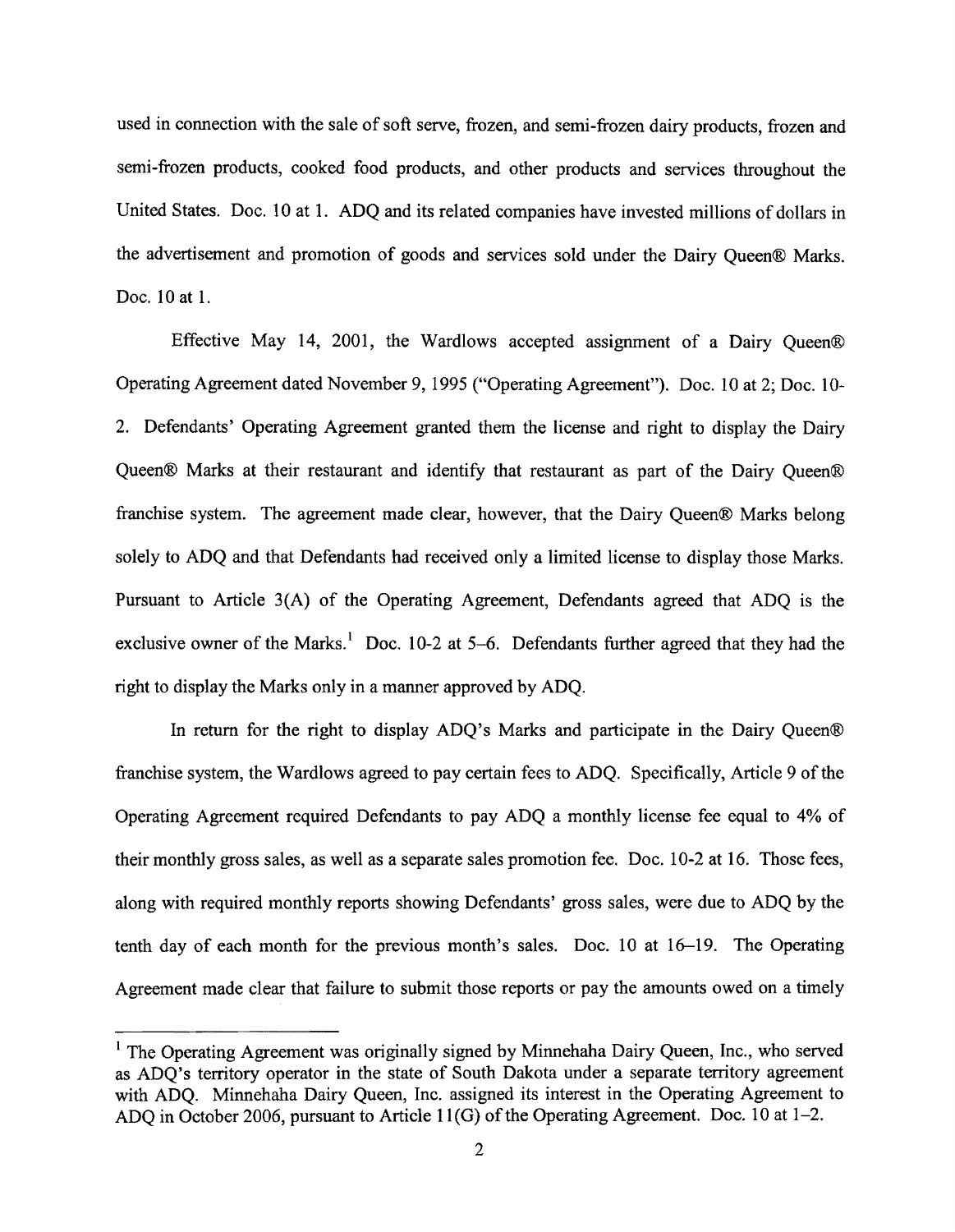basis would constitute a breach of the Operating Agreement that could lead to its termination. Doc. 10-2 at 28-29. Under Article 12 of the Operating Agreement, ADQ could terminate Defendants' franchise rights if Defendants failed to cure their defaults within seven days of receiving written notice from ADQ. Doc. 10-2 at 29–30.

Defendants breached the Operating Agreement by failing to submit required sales reports and accompanying fees to ADQ. Doc. 10 at 2. Specifically, Defendants failed to submit the fees owed for the month of August 2014 as well as the fees and reports owed for October 2014 through July 2015. Doc. 10 at 2. On January 22,2015, ADQ issued a formal Notice of Default, advising Defendants that their franchise rights would be terminated if they failed to timely cure their default by submitting the required reports and fees. Doc. 10 at 2; Doc. 10-3 at 2. Defendants failed to cure their default within the time provided by ADQ's letter. Doc. 10 at 2. ADQ thus had the right to terminate the Wardlows' franchise rights, as provided by Article 12 of the Operating Agreement. ADQ issued a Confirmation of Termination dated March 26, 2015, with a termination effective date of May 25, 2015. Doc. 10-4.

After a period of negotiation, Defendants agreed to sign a Mutual Cancellation and Release Agreement that would give them an opportunity to sell their restaurant to another Dairy Queen® franchisee. Doc. 10 at 3. Rather than face the immediate termination of their franchise rights, the Mutual Cancellation and Release agreement would give Defendants until December 1, 2015, to transfer their restaurant. Doc. 10-5. Defendants executed that Agreement on May 28, 2015. Doc. 10-5. In exchange for ADO's forbearance from exercising its right to terminate immediately their franchise rights, the Wardlows agreed that going forward they would comply with the Operating Agreement as they attempted to sell their restaurant. Doc. 10 at 3. Article  $2(d)$  of the Mutual Cancellation provides that: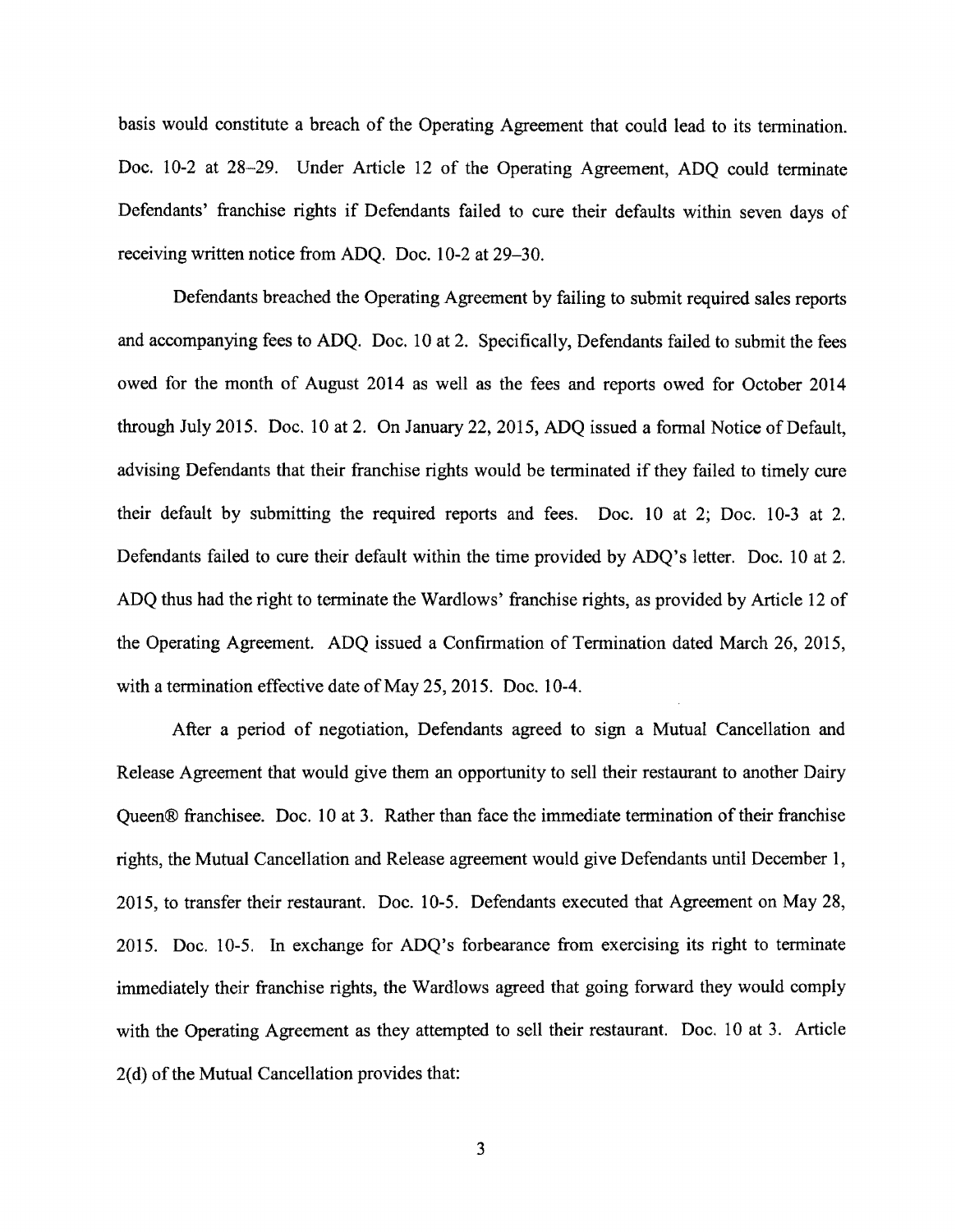Licensee represents and warrants that they will pay, during the term of this Cancellation, any and all amounts owed by Licensee to ADQ, its affiliates, or suppliers to whom ADQ or any of its affiliates has any contingent liability. Furthermore, Licensee will submit when due all SMRs and accompanying fees during the term of this Cancellation. Failure to comply with the requirements set forth in this paragraph may, in ADQ's sole discretion, result in either ADQ's acceleration of the Termination Date or the requirement that the Restaurant be closed until all SMRs and fees are current.

Doc. 10-5 at 3. Through Article 3, the Wardlows agreed that their failure to comply with any of the terms of the Mutual Cancellation would give ADQ the right to terminate their franchise rights prior to December 1, 2015. Doc.  $10-5$  at 3.

The Wardlows agreed under the Mutual Cancellation that upon termination of their franchise rights, they would take all steps necessary to de-identify their restaurant from the Dairy Queen® system. Doc. 10-5 at 3. Among other things, Defendants agreed to "remove all trademarks, signs, insignia, proprietary products and ingredients." Doc. 10-5 at 3.

The Wardlows breached the Mutual Cancellation by failing to submit all required monthly reports and fees to ADQ. Doc. 10 at 3. While the Wardlows eventually submitted required reports for August and September 2014 (and fees for September 2014), they refused to do so for any subsequent month. As of today, the Wardlows have failed to submit required reports and fees for ten consecutive months. Doc. 10 at 3. By letter dated July 15, 2015, ADQ advised the Wardlows that their failure to submit required reports and fees through June 2015 constituted a breach of the Mutual Cancellation agreement. Doc. 10 at 3; Doc. 10-6. That letter informed the Wardlows that they must immediately close their Dairy Queen® restaurant. Doc. 106. While ADQ remained willing to give the Wardlows until December 1, 2015, to find a buyer, ADQ was unwilling to permit the Wardlows to continue operating the restaurant without paying fees to ADQ. Doc. 10-6.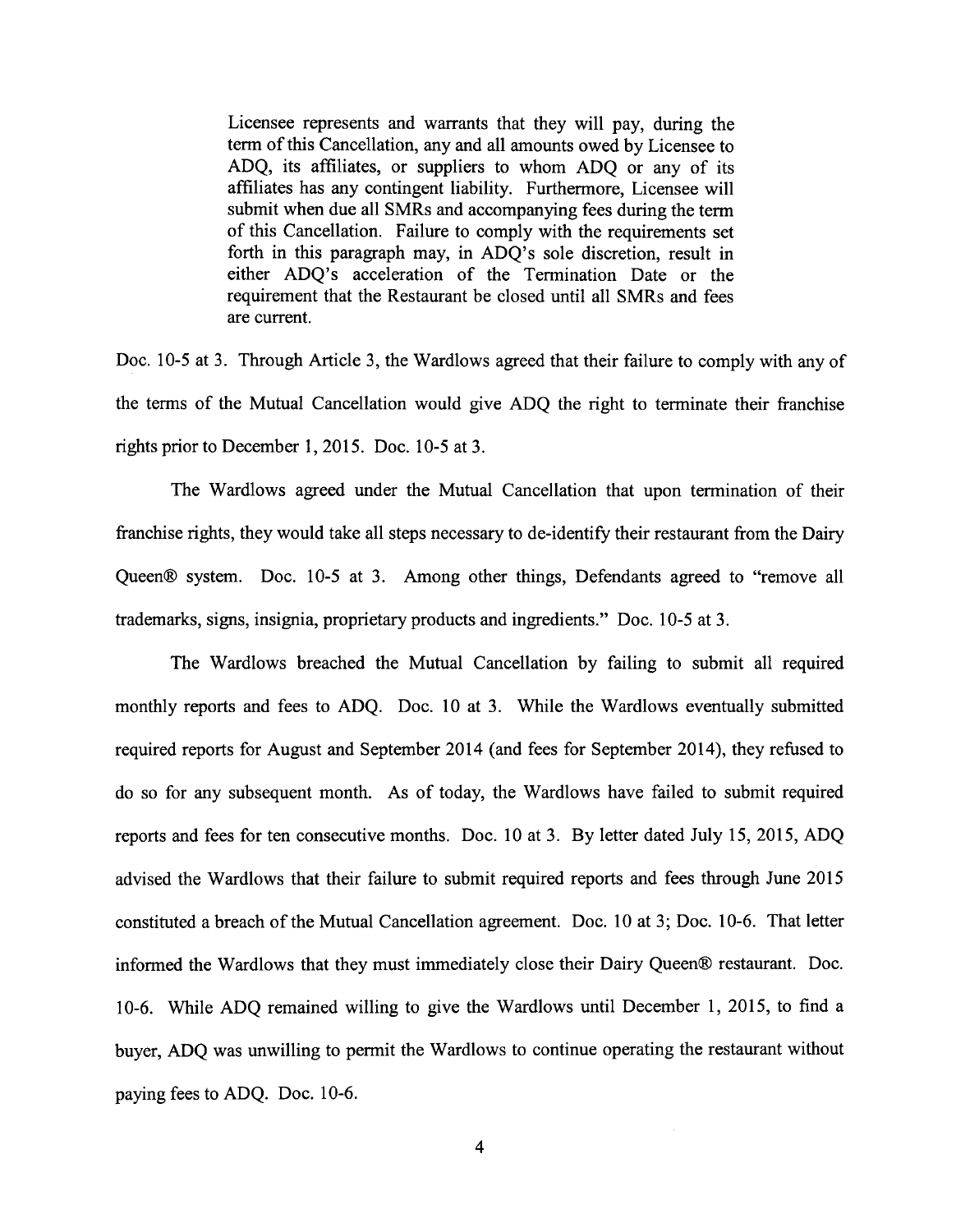The Wardlows ignored ADQ's demand and continued operating their restaurant. Doc. 10 at 3. By letter dated July 27,2015, ADQ's counsel advised the Wardlows that ADQ would give them 48 hours to either (a) submit all outstanding reports and fees or (b) close the restaurant. Doc. 10-7. That letter warned Defendants that failure to comply would lead ADQ to terminate the Mutual Cancellation agreement and commence legal action against them. Doc. 10-7. Again, Defendants ignored ADQ's warning and continued operating their restaurant. Doc. 10 at 3.

By letter dated July 31, 2015, ADQ's counsel advised Defendants that ADQ was exercising its right to terminate the Mutual Cancellation and the Operating Agreement due to Defendants' repeated failure to comply with their contractual obligations. Doc. 10-8. That letter repeated ADQ's previous demand that the Wardlows immediately close the restaurant and advised them that they no longer had an opportunity to sell the restaurant as a Dairy Queen® franchise. Doc. 10-8. ADQ's counsel closed the July 31 letter with another warning that failure to close the restaurant immediately would leave ADQ no choice but to commence legal action to enforce its trademark rights. Doc. 10-8.

Defendants have ignored ADQ's repeated demands that they cease operating their restaurant under ADQ's trademarks. Defendants continue to operate the restaurant as though it were still a properly licensed Dairy Queen® restaurant. Visits by a representative of ADQ to the restaurant on August 4,2015, and August 6,2015, confinned that Defendants continue to display ADQ's trademarks at the restaurant, including on signage and menu boards. Doc. 11. Defendants also continue to serve products to the public that are identified as authentic Dairy Queen® products. Doc. 11.

On August 4, 2015, ADQ filed a Complaint against Defendants asserting claims for trademark infringement, false designation of origin, breach of contract, and unjust enrichment.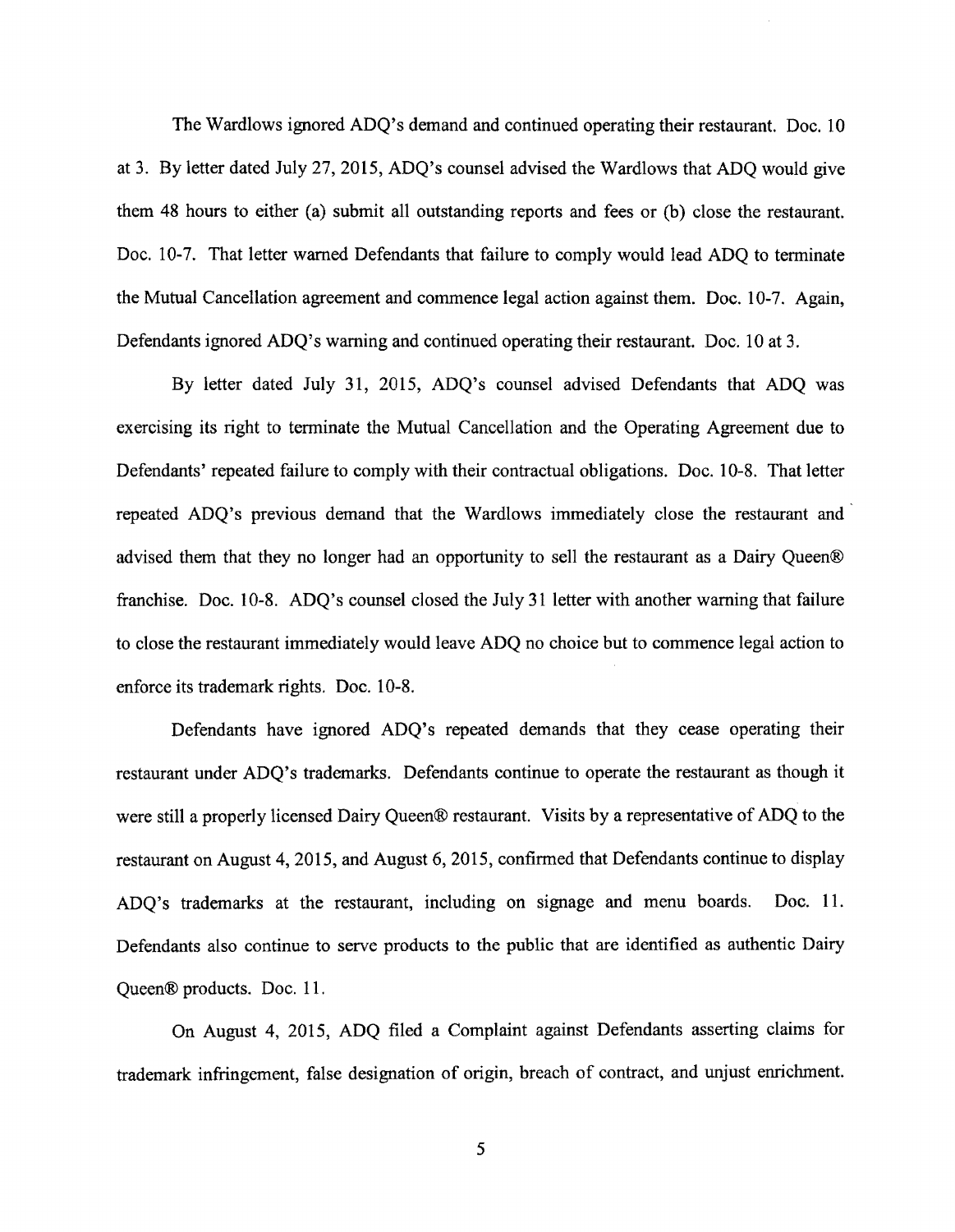Doc. 1. ADQ served Defendants with a summons and the Complaint that same day. Docs. 4, 6. On August 13, 2015, ADQ moved for a preliminary injunction seeking to enjoin Defendants from using or displaying the Dairy Queen® trademarks or any other marks similar to the Dairy Queen® trademarks; selling or distributing any Dairy Queen® products; and operating their restaurant at 230 South Splitrock Boulevard, Brandon, South Dakota until all Dairy Queen® trademarks had been removed from the restaurant premises. Doc. 8. ADQ served Defendants with its motion for a preliminary injunction and the accompanying documents on August 15, 2015. Doc. 14.

This Court set a hearing for 10:00 a.m. on September 3,2015, to address ADQ's motion for a preliminary injunction. Although the Clerk of Courts Office sent Defendants a letter notifying them of the date and time of this hearing, only ADQ attended. Counsel for ADQ informed this Court that while speaking with Gregory Wardlow on the telephone on September 2,2015, she had told him that the hearing was scheduled for 11 :00 a.m. the following day. Upon realizing her mistake, Counsel for ADQ called Gregory Wardlow back and left him a message explaining that the hearing would actually occur at 10:00 a.m. When Defendants had yet to arrive at a quarter past ten, this Court recessed with the understanding that the parties would reconvene at 11:00 a.m. if Defendants appeared. Defendants failed to do so.

## **II.** Analysis

In determining whether to grant a preliminary injunction, this Court considers the factors set forth in Dataphase Systems, Inc. v. C L Systems, Inc., 640 F.2d 109 (8th Cir. 1981) (en banc): "(1) the threat of irreparable harm to the movant; (2) the state of the balance between this harm and the injury that granting the injunction will inflict on other parties litigant; (3) the probability that movant will succeed on the merits; and (4) the public interest."  $\underline{Id}$  at 113; see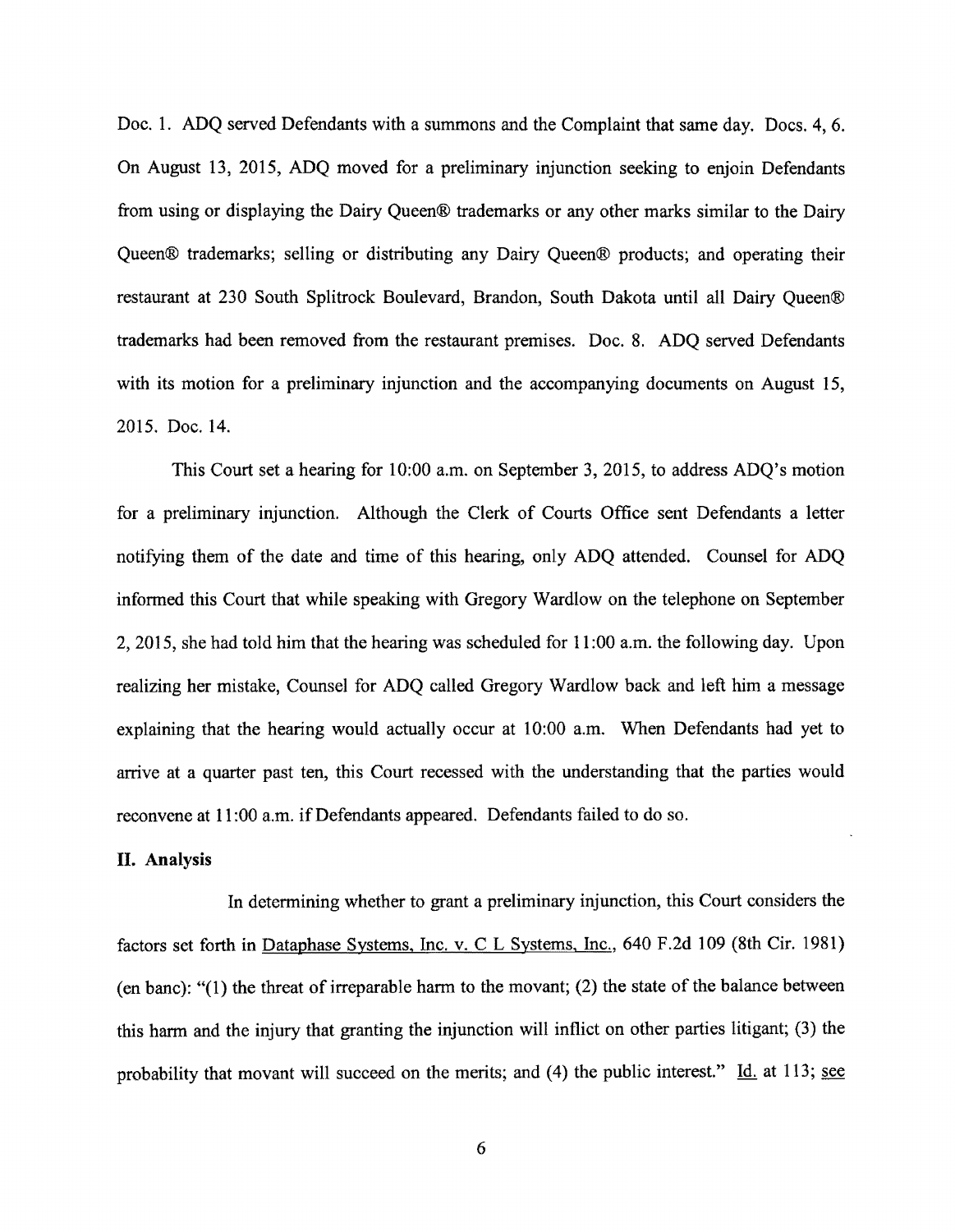also Perfetti Van Melle USA, Inc., v. Midwest Processing, LLC, No. 4:15-CV-04093-RAL, 2015 WL 3544847, at \*4-6 (D.S.D. June 4, 2015) (applying Dataphase factors when considering request for preliminary injunction); Germalic v. Gant, No. CIV 12-3030-RAL, 2012 WL 5334737, at \*2–3 (D.S.D. Oct. 26, 2012) (same).

Under the Dataphase factors, ADQ is entitled to preliminary injunctive relief. The first Dataphase factor concerns the threat of irreparable harm to ADQ. "Irreparable harm occurs when a party has no adequate remedy at law, typically because its injuries cannot be fully compensated through an award of damages." Gen. Motors Corp. v. Harry Brown's, LLC, 563 F.3d 312, 319 (8th Cir. 2009). A company's loss of goodwill and reputation among its customers is often not quantifiable, and can therefore amount to irreparable harm. Rogers Grp., Inc. v. City of Fayetteville, Ark., 629 F.3d 784, 789–90 (8th Cir. 2010) ("We have previously held that a district court did not err when finding that a loss of goodwill among customers was sufficient to establish a threat of irreparable harm."); Med. Shoppe Int'l, Inc. v. S.B.S. Pill Dr., Inc., 336 F.3d 801, 805 (8th Cir. 2003) ("Harm to reputation and goodwill is difficult, if not impossible, to quantify in terms of dollars."); United Healthcare Ins. Co. v. AdvancePCS, 316 F.3d 737, 741 (8th Cir. 2002) ("Loss of intangible assets such as reputation and goodwill can constitute irreparable injury."). Here, Defendants are displaying ADQ trademarks at their restaurant and serving food labeled as official Dairy Queen® product despite no longer having a franchise agreement with ADQ. Without a franchise agreement, ADQ lacks the ability to ensure that Defendants are selling authentic Dairy Queen® products, preparing the products appropriately, and meeting ADQ's standards for cleanliness and sanitation. If customers at Defendants' restaurant have an unsatisfactory experience, they may attribute this experience to the entire Dairy Queen® franchise system and decline to visit authentic Dairy Queen®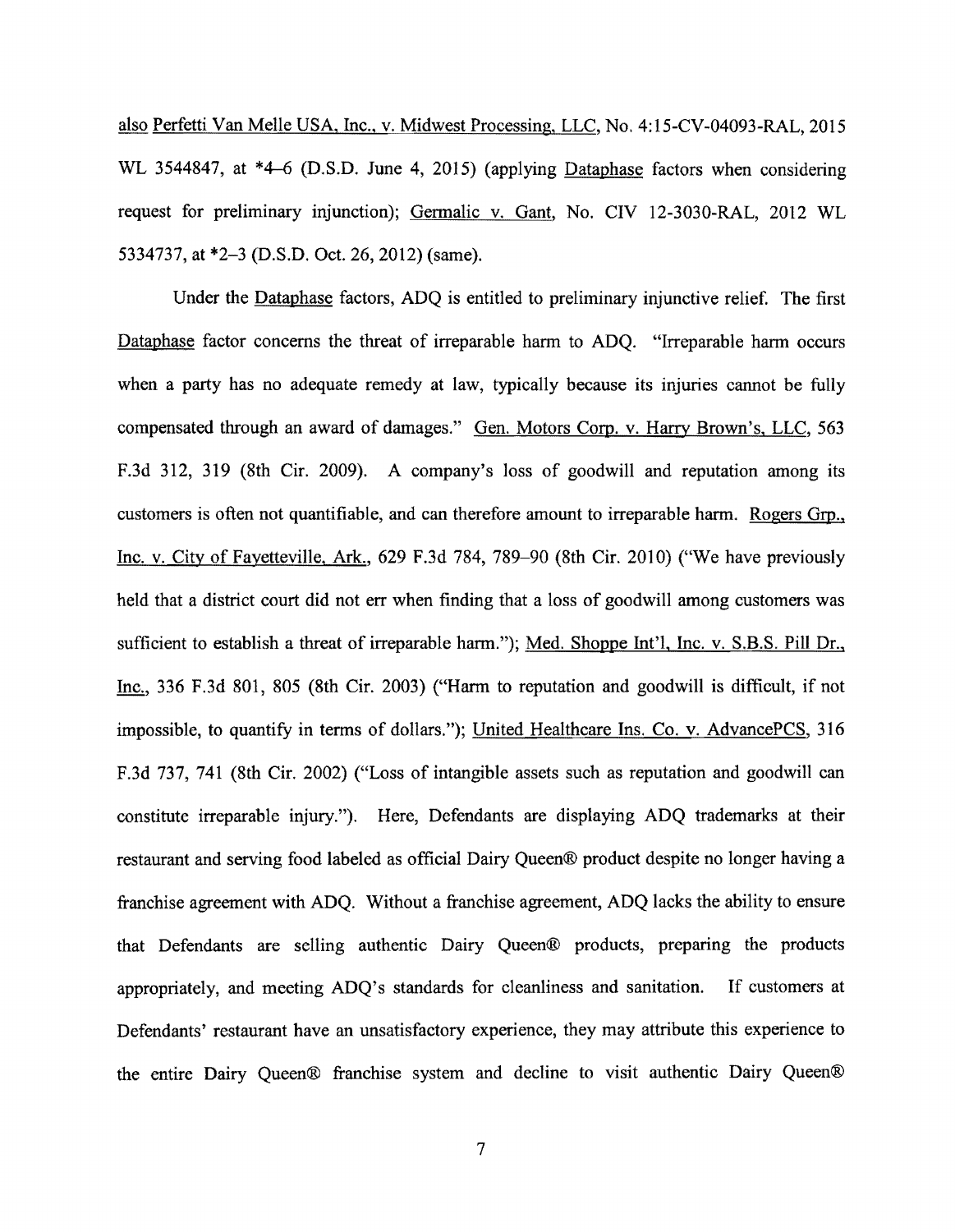restaurants in the future. The potential for such customer confusion is particularly high in this case, where Defendants are operating their restaurant at the same location that they previously operated a properly licensed Dairy Queen®. The harm that ADQ will suffer if customers have a negative experience at Defendants' restaurant and attribute this experience to the Dairy Queen® brand in general is not readily quantifiable, if at all. Accordingly, ADQ will suffer irreparable harm if Defendants are allowed to continue to use ADQ's trademarks. The first Dataphase factor therefore militates in favor of granting the preliminary injunction.

The next Dataphase factor is the balance between the harm to ADQ and the injury that granting the injunction will inflict on Defendants. To be sure, Defendants will suffer some hann should the preliminary injunction enter; they will need to rebrand their restaurant and will likely lose profits as a result of no longer being able to use ADQ's marks. Yet these harms are the natural consequence of Defendants' actions. The Operating Agreement made clear that Defendants' right to use ADQ's marks was conditioned on, among other things, on Defendants' payment of monthly license fees. By failing to pay these fees, Defendants breached the Operating Agreement and gave ADQ the option of tennination. Although Defendants were given the opportunity to cure their breach, they declined to do so. Under these circumstances, the balance of the harms tilts in ADQ's favor. See Pappan Enters., Inc. V. Hardee's Food Systems, Inc.,  $143$  F.3d 800, 806 (3d Cir. 1998) ("[A] party's self-inflicted harm by choosing to stop its own performance under the contract and thus effectively terminating the agreement is outweighed by the immeasurable damage done to the franchisor of the mark."); Concrete Mach. Co., Inc. v. Classic Lawn Ornaments, Inc., 843 F.2d 600, 612 (lst Cir. 1988) ("Where the only hardship that the defendant will suffer is lost profits from an activity which has been shown likely to be infringing, such an argument in defense 'merits little equitable consideration.'"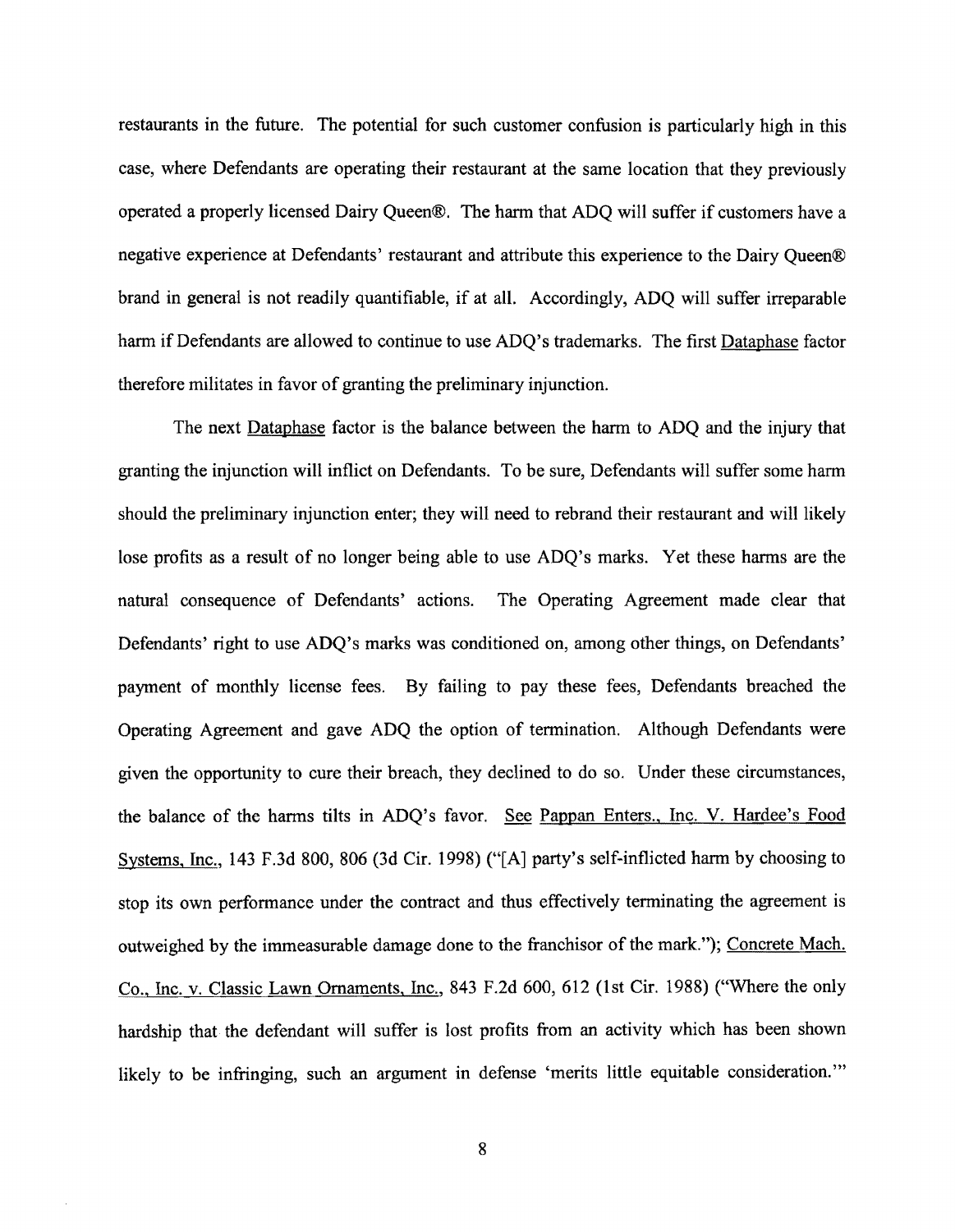(quoting Helene Curtis Indus. V. Church & Dwight Co., Inc., 560 F.2d 1325, 1333 (7th Cir. 1997»); Jiffy Lube Int'I, Inc. v. Weiss Bros., 834 F. Supp. 683, 693 (D.N.J. 1993) (explaining that where the defendants had breached a franchise agreement by failing to pay monthly royalty fees, the harm defendants would suffer as a result of being enjoined from using the plaintiffs' trademarks was "not the type of harm from which we seek to protect a defendant").

The third Dataphase factor focuses on the probability that the movant will succeed on the merits. Probability of success on the merits in this context means that the moving party must show that it has "a 'fair chance of prevailing'" on the merits. Kroupa v. Nielsen, 731 F.3d 813, 818 (8th Cir. 2013) (quoting Planned Parenthood Minn., N.D., S.D. v. Rounds, 530 F.3d 724, 732 (8th Cir. 2008) (en banc)). A "fair chance of prevailing" does not necessarily mean a greater than fifty percent likelihood of prevailing on the merits of the claim. Planned Parenthood, 530 F.3d at  $731-32$ .

Based on the material of record, ADQ has a fair chance to prevail on Count III of its Complaint. ADQ alleges in Count III that Defendants breached the Mutual Cancellation and Release contract by failing to submit their monthly statements and license fees and failing to fulfil their post-termination obligation to remove all ADQ trademarks, signs, and products from their restaurant. The elements of a breach of contract claim under South Dakota law are "(1) an enforceable promise; (2) a breach of that promise; and, (3) resulting damages." Bowes Constr., Inc. v. S.D. Dep't of Transp., 793 N.W.2d 36, 43 (S.D. 2010). Here, a signed copy of the Mutual Cancellation and Release contract filed with this Court establishes that in exchange for the opportunity to sell their restaurant, the Defendants did, in fact, promise to submit their monthly statements and licensing fees and de-identify their restaurant from Dairy Queen® once their franchise rights ended. Doc. 10-5 at 3. Further, a declaration and affidavit filed by ADQ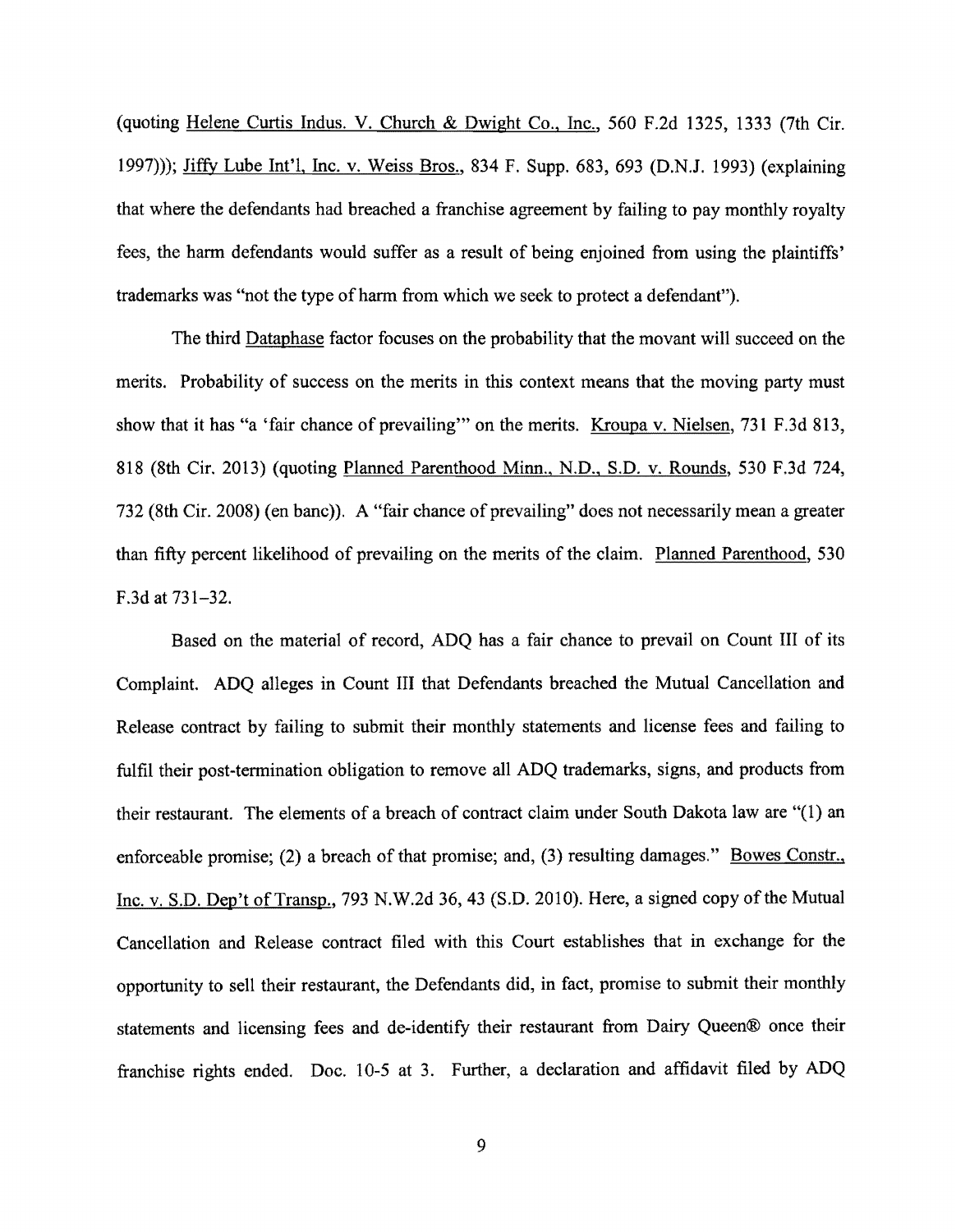demonstrate that Defendants have failed to fulfill these promises. Docs. 10, 11. In this Court's view, ADQ has shown a sufficient likelihood of success on its claim that Defendants breached the Mutual Cancellation and Release contract.

The fourth **Dataphase** factor—the public interest—also favors granting the preliminary injunction. The public has an interest in being able to rely on a franchisor's marks when choosing whether to buy particular products. See 11A Charles Alan Wright et al., Federal Practice and Procedure § 2948.4 (3d ed. 2013). The public interest disfavors those who act beyond their contractual rights and hold themselves out as something they are not.

The only remaining issue is bond. Rule 65 of the Federal Rules of Civil Procedure provides that a "court may issue a preliminary injunction ... only if the movant gives security in an amount that the court considers proper to pay the costs and damages sustained by any party found to have been wrongfully enjoined or restrained." Fed. R. Civ. P. 65(c). "The amount of the bond rests within the sound discretion of the trial court ...." Stockslager v. Carroll Elec. Coop. Corp., 528 F.2d 949, 951 (8th Cir. 1976). One court has concluded that under the mandatory language of Rule 65(c), "requiring a bond in some amount before issuing a preliminary injunction is far the better course." Sak v. City of Aurelia, Iowa, 832 F. Supp. 2d 1026, 1048 (N.D. Iowa 2011) (citation and internal quotation marks omitted) (requiring a bond of \$1.00 where the potential for damage was "extremely limited"). There is little practical difference between a one dollar bond and no bond. Given that Defendants appear to have no right to continue displaying ADQ marks while refusing to pay any licensing fees, there is little risk that entering an injunction against Defendants will cause them legitimate monetary damage. Thus, ADQ need not submit security in this case, although this Court will consider a motion and argument to the contrary if and when Defendants hire counsel or wish to argue for such a bond.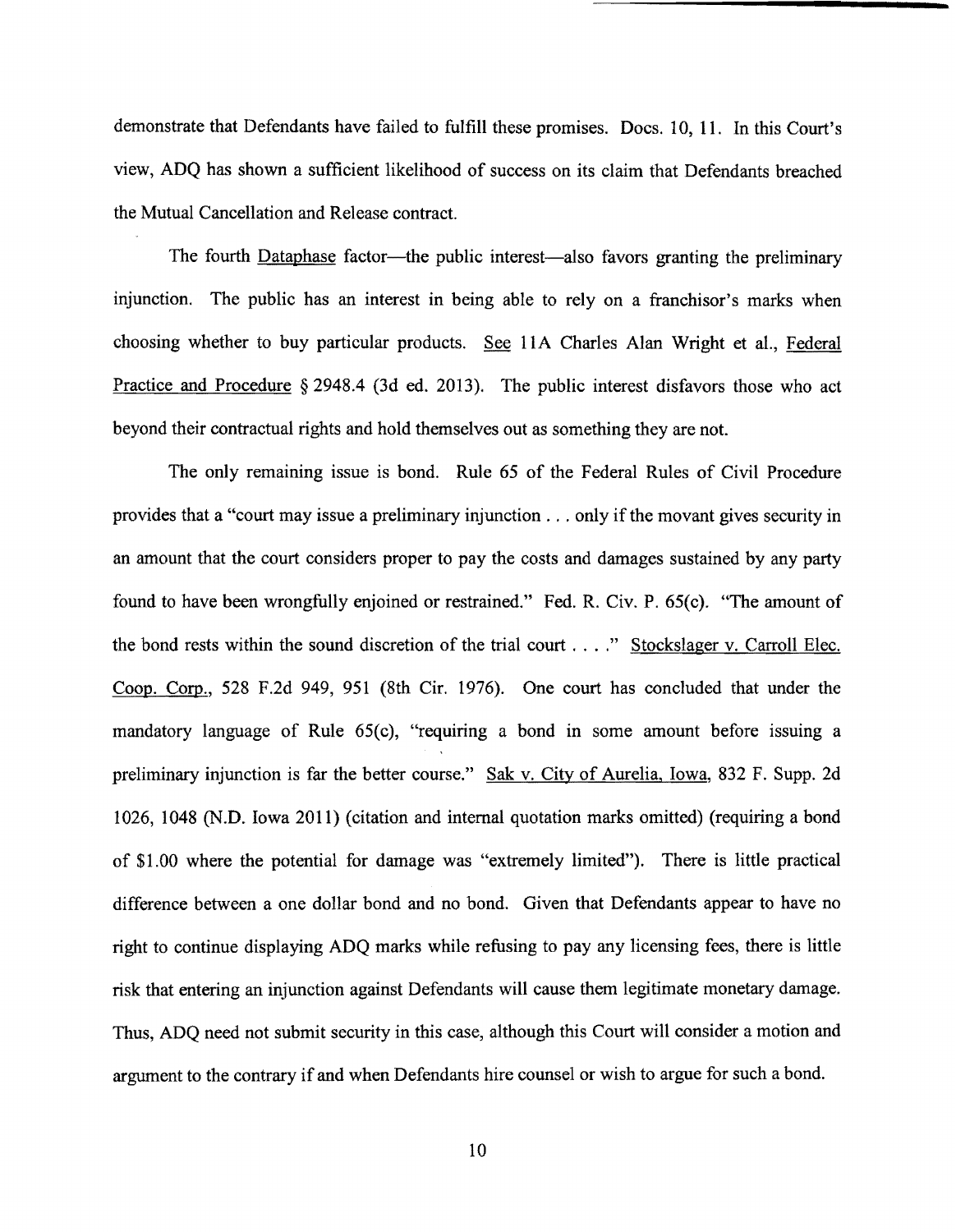### **III. Conclusion**

For the reasons stated above, it is hereby

ORDERED that ADQ's Motion for Preliminary Injunction, Doc. 8, is granted and that Defendants Gregory and Amy Wardlow, and all those acting in concert or participation with them (including officers, managers, guarantors, and employees) are enjoined until further order from this Court from:

1. Using or displaying the Dairy Queen® trademarks or any other marks similar to the Dairy Queen® trademarks. Defendants must immediately remove all of ADQ's trademarks, signs, insignia, proprietary products, and ingredients, and all other materials associated with the Dairy Queen® franchise system, from their restaurant located at 230 South Splitrock Boulevard, Brandon, South Dakota;

2. Selling or distributing Dairy Queen® products; and

3. Operating their restaurant at 230 South Splitrock Boulevard, Brandon, South Dakota until all items described in Paragraph 1 have been removed from the restaurant. It is further

ORDERED that the Clerk of Court send to Defendants a copy of this Opinion and Order Granting Preliminary Injunction by regular mail at both the Defendants' home address and the business address. It is finally

ORDERED that this Court will hold a hearing on contempt of court sanctions if Defendants fail to comply forthwith with this Order.

# DATED this 4th day of September, 2015.

### BY THE COURT:

11